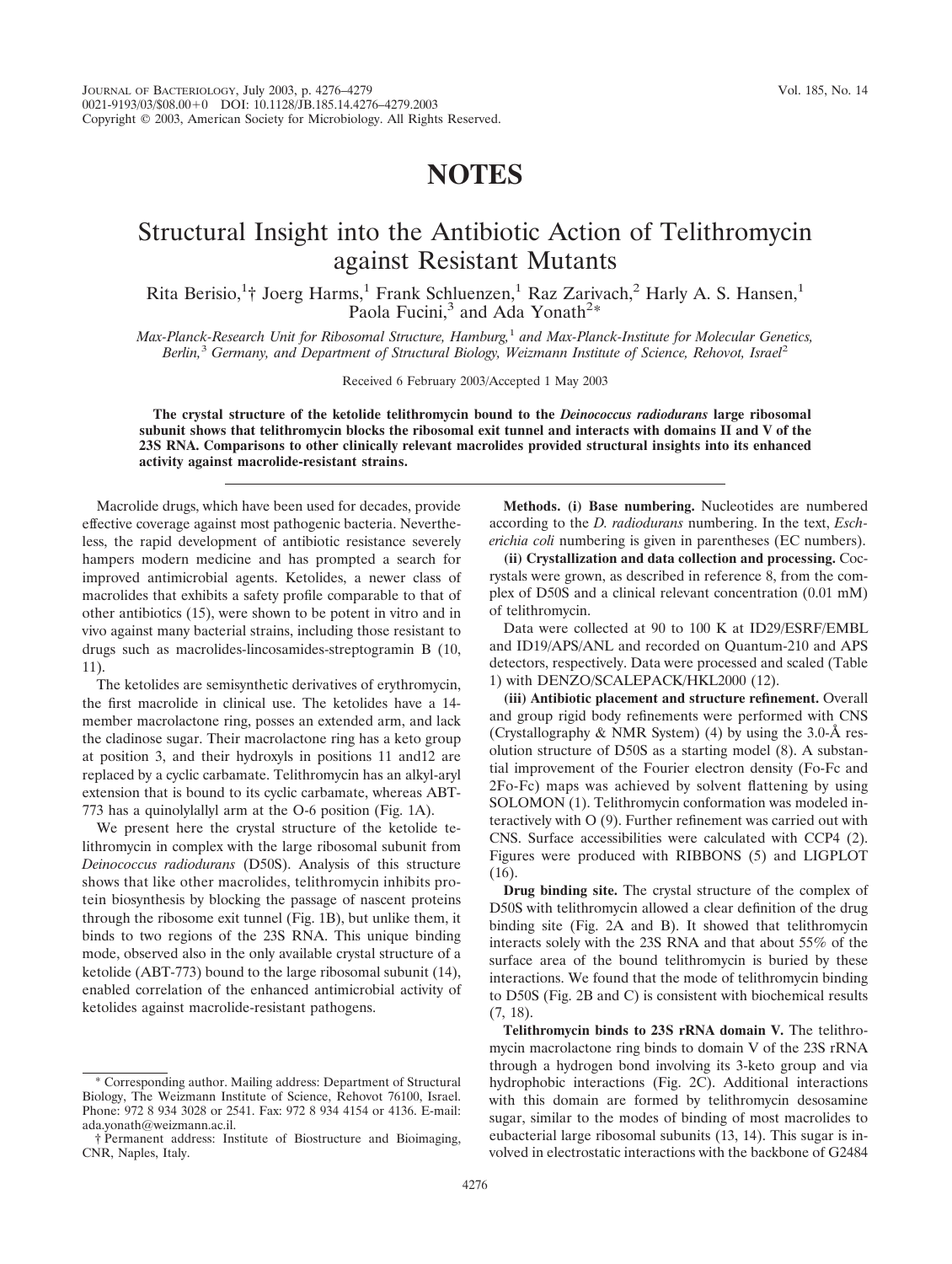

FIG. 1. (A) Chemical structures of the macrolide erythromycin and the ketolides telithromycin and ABT-773; (B) view into the D50S tunnel with a bound telithromycin molecule (red).

(G2502EC) and in hydrophobic interactions with A2042 (A2059EC). Its 2' OH group is located within hydrogen bonding distance of A2041 (A2058EC). This nucleotide was shown to play a major role in binding of macrolides to eubacterial ribosomes (3, 13). It also plays a main role in resistance to macrolides from the erythromycin family, often acquired by steric hindrance caused by its methylation or A-to-G mutation (6, 17).

**Ketolides anchor 23S rRNA domain II.** Telithromycin also interacts with domain II of the 23S rRNA (Fig. 2C), consistent with footprinting and mutation data (19) and with the binding mode of the ketolide ABT-773 (14) (Fig. 2D). Protection and mutation studies with *E. coli* indicated interactions between ketolides and nucleotide A752 (19). In their complexes with D50S, neither ABT-773 (14) nor telithromycin interacts with the corresponding D50S base, C765, but both are located in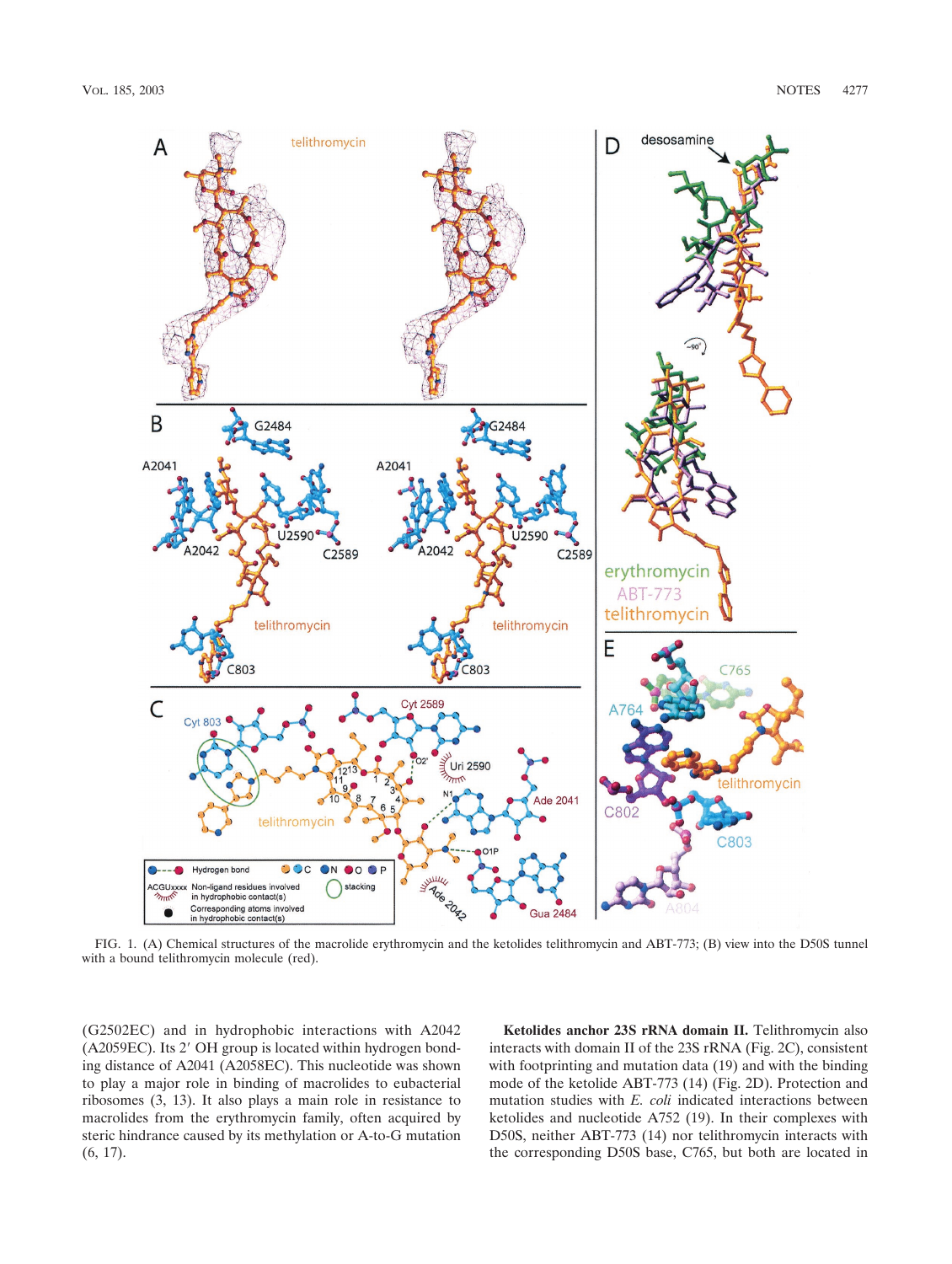

FIG. 2. (A and B) Stereo views of a telithromycin omit electron-density-map (A) and its binding site (B); (C) two-dimensional sketch of telithromycin interactions with D50S; (D) superposition of the positions of telithromycin (gold), ABT-773 (purple) (14), and erythromycin (green) (13) in D50S; (E) view of telithromycin along its extension arm showing its stacking interactions with the groove in domain II.

close proximity to this base (Fig. 2E). As with ABT-773 (14), telithromycin contacts to domain II are confined to the nucleotide C803 (C790EC), although the extension arms of these two ketolides have different structures and positions on the macrolactone rings.

These two ketolides interact with the same regions of the 23S RNA, but a comparison of the binding modes shows some subtle, albeit significant, differences. For example, G2484 (G2502EC) forms a hydrogen bond in the telithromycin complex whereas it is involved is less intensive coulombic interactions in the ABT-773 complex (14). Similar considerations apply to the O-6 atom, which can act as both a hydrogen bonding acceptor and donor. We observed that the alkyl-aryl extension of telithromycin reaches further than and is rather ordered compared to the quinolylallyl arm of ABT-773 (14) (Fig. 2D). We attributed the lower flexibility of telithromycin extension to the groove formed by nucleotides A764 (A751EC), A802 (A789EC), and C803 (U790EC), which surrounds its extended arm (Fig. 2E), compared to the larger space that is available for conformational mobility of the ABT-773 quinolylallyl group (14).

**Ketolide binding to macrolide-resistant pathogens.** Comparisons of the binding modes of telithromycin and the macrolides from the erythromycin family (13) to domain V of the 23S RNA indicated that telithromycin binding should be less hindered by A2058EC modifications. Not only should the ad-

TABLE 1. Crystallographic data

| Parameter (unit)                          | Value <sup>a</sup> |
|-------------------------------------------|--------------------|
|                                           |                    |
|                                           |                    |
|                                           |                    |
|                                           |                    |
|                                           |                    |
|                                           |                    |
|                                           |                    |
|                                           |                    |
|                                           |                    |
|                                           |                    |
|                                           |                    |
| Root mean square deviations from ideality |                    |
|                                           |                    |
|                                           |                    |

*<sup>a</sup>* Values in parentheses refer to the highest-resolution shell (3.46 to 3.4 A˚ ).

ditional domain II interactions of the ketolides (14) lead to tighter binding, as observed in pharmacological studies (15), but they are also likely to compensate for the alterations of the binding site A2058EC due to bacterial resistance. Further stabilization of telithromycin binding seems to be achieved by the unique stacking arrangement of its long arm (Fig. 2E). It is therefore likely that drug interactions with domain II allow binding to ribosomes of resistant pathogens, even when the macrolide binding site in domain V is perturbed (6). This finding is consistent with previous observations showing that troleandomycin, a macrolide with a desosamine sugar lacking hydroxyls, binds nevertheless to the large ribosomal subunits, and its binding seems to benefit from its interactions with domain II (3). Hence, studies on the binding of telithromycin and of ABT-773 (14) provide a structural basis for the efficiency of ketolides against macrolide-resistant pathogens.

**Conclusions.** Analysis of the crystal structure of the D50Stelithromycin complex showed binding to both domains V and II of the 23S RNA. The latter seem to compensate for perturbations in domain V binding interactions induced by methylation or mutation, thus providing structural clues to the elevated antimicrobial action of telithromycin against several macrolide resistant strains. The structural model for the unique binding mode of telithromycin paves the way for further improved drugs, capable of bypassing alterations in the drug binding sites occurring arising from bacterial resistance.

**Protein Data Bank identification code.** The coordinates reported here have been deposited in the Protein Data Bank with the code 1P9X.

We thank R. Albrecht, T. Auerbach, D. Baram, A. Bashan, H. Bartels, W. S. Bennett, M. Kessler, C. Liebe, and A. Wolff for participating in this work and the staff at ID19/SBC/APS and ID29/ESRF/EMBL.

The Max Planck Society, the National Institutes of Health (GM34360), the German Science & Technology Ministry (BMBF/05-641EA), and the Kimmelman Center for Macromolecular Assembly provided support. A.Y. holds the Hellen and Martin Kimmel Professorial Chair.

## **REFERENCES**

- 1. **Abrahams, J. P., and A. G. W. Leslie.** 1996. Methods used in the structure determination of bovine mitochondrial F-1 ATPase. Acta Crystallogr. D **52:**30–42.
- 2. **Bailey, S.** 1994. The CCP4 suite—programs for protein crystallography. Acta Crystallogr. D **50:**760–763.
- 3. **Berisio, R., F. Schluenzen, J. Harms, A. Bashan, T. Auerbach, D. Baram, and A. Yonath.** 2003. Structural insight into the role of the ribosomal tunnel in cellular regulation. Nat. Struct. Biol. **10:**366–370.